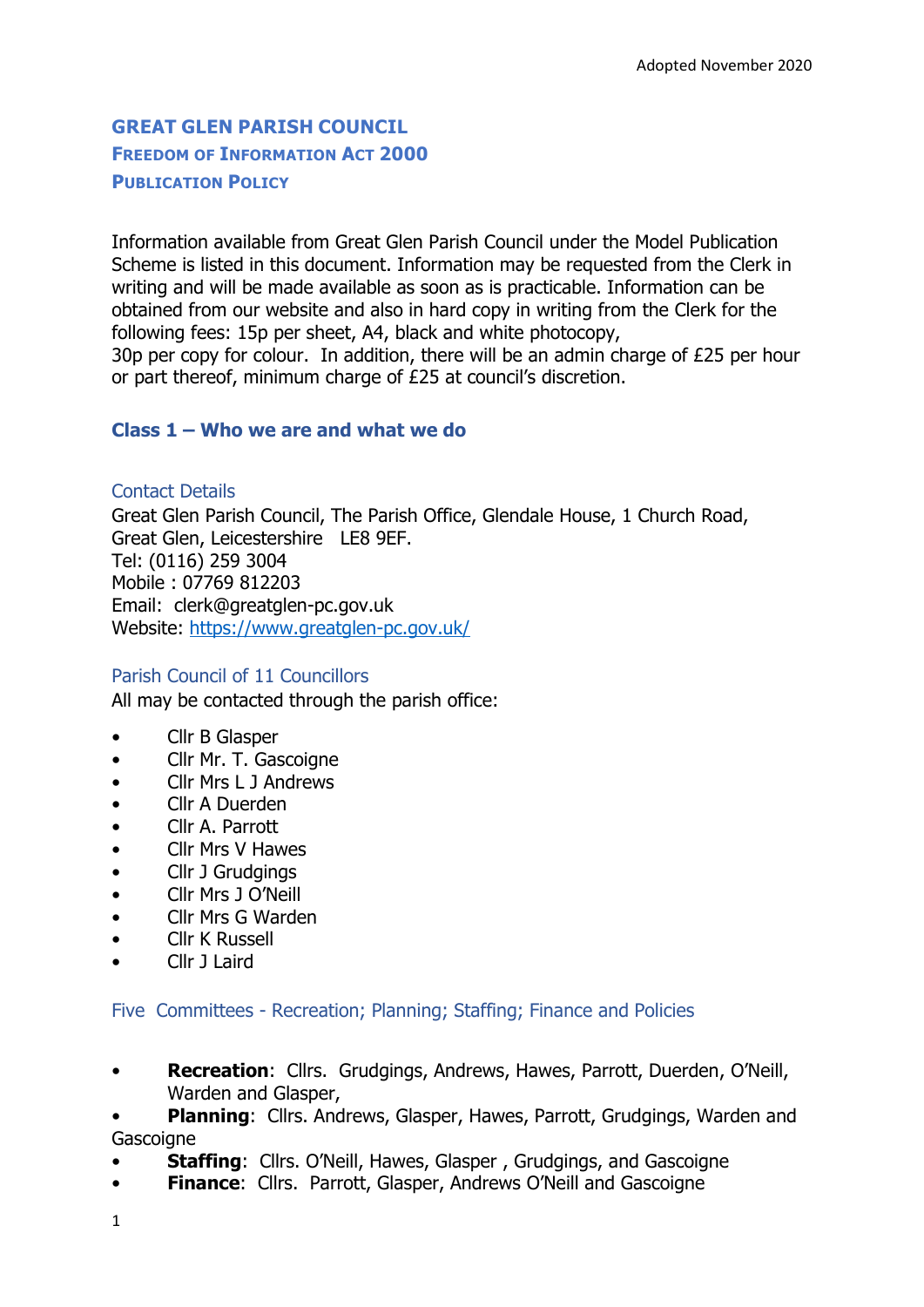• **Policies**: Cllrs. Andrews, Glasper; Hawes, Grudgings, O'Neill and Parrott

**One Officer** (Clerk to the Council), **4 part time staff** (2x Part time admin assistant, a Communities Resources Officer and Cleaner), all staff report to the Clerk to the Council (Mrs L A Sanderson)

## **Class 2 – What we spend and how we spend it**

Our standing Orders and Financial Regulations stipulate how money is spent. Precept money is received from Harborough District Council. Information available: (Previous information available in archives)

- Internal Auditors Report 2018/2019 + 2019/2020
- Annual returns from auditors 2018/2019 & 2019/2020
- Budget 2018/2019 & 2019/2020
- Approved Borrowing £20,000 over 20 years PWLB
- Financial Regulations 20219
- Standing Orders
- The Great Glen Neighbourhood Plan

Grants received up until 31.09.2020

- V E Day Celebration Grant £500
- Summer Sports Training £4,700
- Neighbourhood Planning Grant £1,500
- Skate Park Refurbishment £4,093

Grants given 2019/2020

• None

List of current contracts awarded and their value:

- Grounds, Garden and Tree Maintenance £37,000 in 2019/20
- Dog waste bins  $-$  £1,500 approx. p.a. in 2019/20
- General Waste and Litter bins £2,000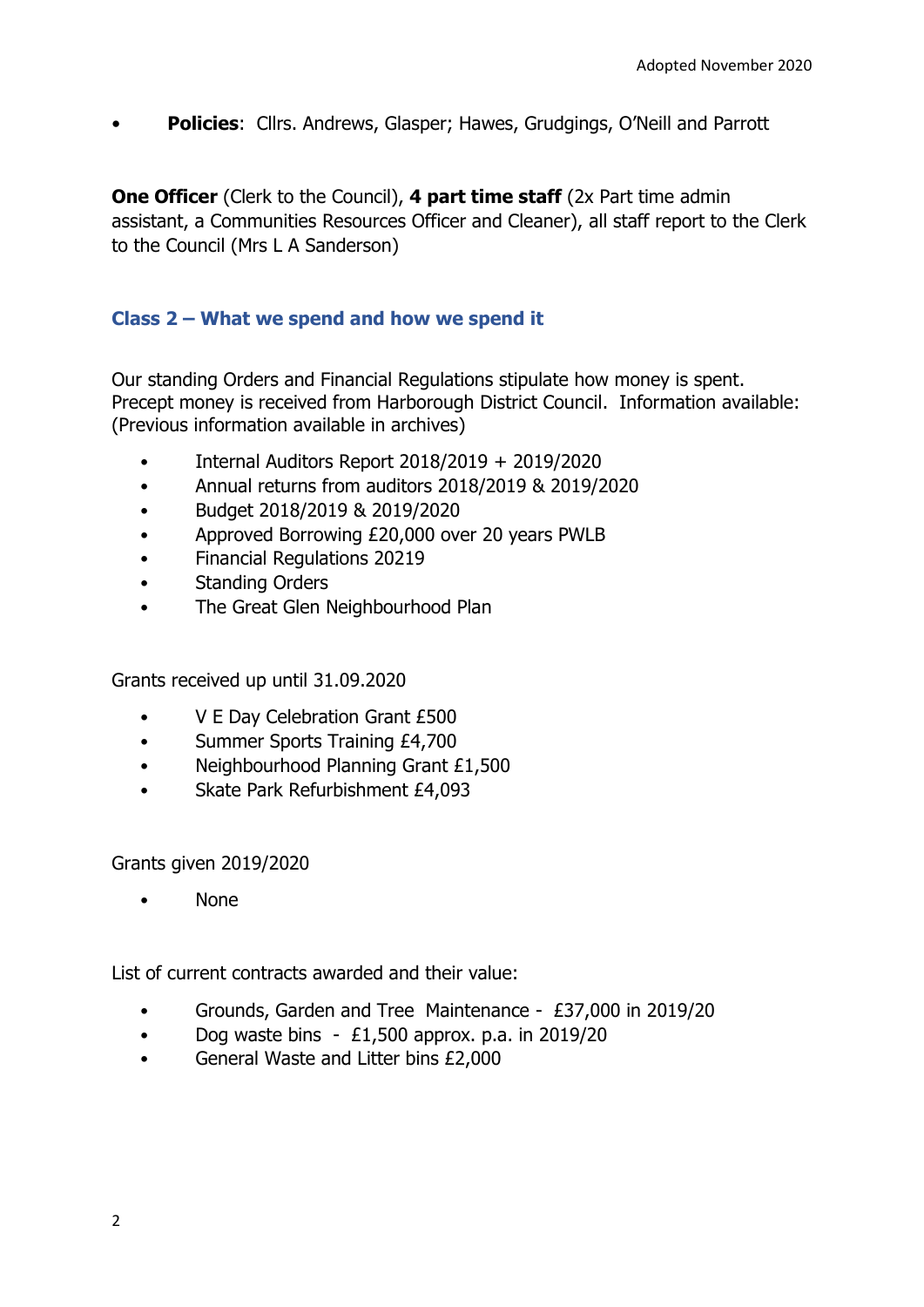Members Allowances and expenses:

• Chairman's allowance - £150.00 pa

## **Class 3 – What our priorities are and how we are doing**

The main objective of the council is the new Community Hub building, This will be built on the site of the current Village Hall and Youth Club. The Parish Office will relocate there and hopefully the doctor's surgery.

Other Priorities are the Refurbishment of the Play Park.

## **Class 4 – Our policies and procedures**

Currently available policies/procedures for the conduct of Council business:

Standing orders inc. Terms of Reference for Recreation, Staffing, Finance and Planning Committees please see website for all updated policies.

Delegated Authority in respect of officers, stipulated in financial regulations.

Code of conduct May 2020 adopted by Great Glen PC November 2020

And also Financial Regulations.

Policies and procedures for the provision of services/employment of staff:

- Media Policy
- Equal Opportunities Policy
- Grants Policy
- Statement of Internal Controls
- Grievance & Disciplinary Procedure
- Grant Application Policy
- Job Descriptions
- Health & Safety Policy
- Freedom of Information Policy

#### **Class 5 – Lists and Registers**

Lists currently maintained:

- Assets register
- Register of members interests